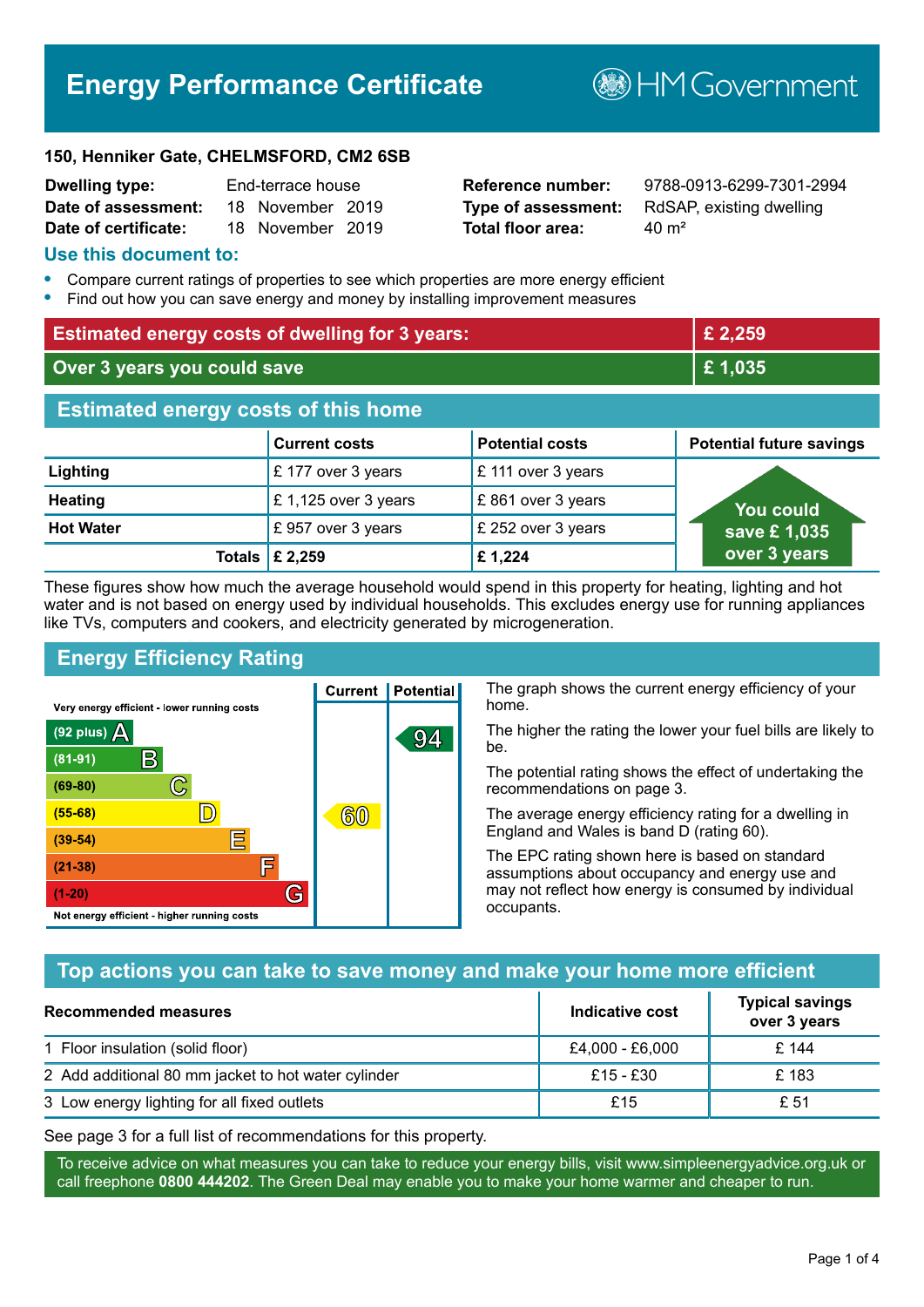### 150, Henniker Gate, CHELMSFORD, CM2 6SB 18 November 2019 RRN: 9788-0913-6299-7301-2994

**Energy Performance Certificate**

# **Summary of this home's energy performance related features**

| <b>Element</b>        | <b>Description</b>                          | <b>Energy Efficiency</b> |
|-----------------------|---------------------------------------------|--------------------------|
| Walls                 | Timber frame, as built, insulated (assumed) | ★★★★☆                    |
| Roof                  | Pitched, limited insulation (assumed)       | ★★☆☆☆                    |
| Floor                 | Solid, no insulation (assumed)              |                          |
| Windows               | Fully double glazed                         | ★★★★☆                    |
| Main heating          | Electric storage heaters                    | ★★★☆☆                    |
| Main heating controls | Automatic charge control                    | ★★★☆☆                    |
| Secondary heating     | Room heaters, electric                      |                          |
| Hot water             | Electric immersion, off-peak                | ★☆☆☆☆                    |
| Lighting              | Low energy lighting in 40% of fixed outlets | ★★★☆☆                    |

Current primary energy use per square metre of floor area: 468 kWh/m² per year

The assessment does not take into consideration the physical condition of any element. 'Assumed' means that the insulation could not be inspected and an assumption has been made in the methodology based on age and type of construction.

#### **Low and zero carbon energy sources**

Low and zero carbon energy sources are sources of energy that release either very little or no carbon dioxide into the atmosphere when they are used. Installing these sources may help reduce energy bills as well as cutting carbon. There are none provided for this home.

# **Your home's heat demand**

For most homes, the vast majority of energy costs derive from heating the home. Where applicable, this table shows the energy that could be saved in this property by insulating the loft and walls, based on typical energy use (shown within brackets as it is a reduction in energy use).

| <b>Heat demand</b>           | <b>Existing dwelling</b> | Impact of loft<br>insulation | Impact of cavity<br>wall insulation | Impact of solid<br>wall insulation |
|------------------------------|--------------------------|------------------------------|-------------------------------------|------------------------------------|
| Space heating (kWh per year) | 3.635                    | (612)                        | N/A                                 | N/A                                |
| Water heating (kWh per year) | 2,092                    |                              |                                     |                                    |

You could receive Renewable Heat Incentive (RHI) payments and help reduce carbon emissions by replacing your existing heating system with one that generates renewable heat, subject to meeting minimum energy efficiency requirements. The estimated energy required for space and water heating will form the basis of the payments. For more information, search for the domestic RHI on the www.gov.uk website.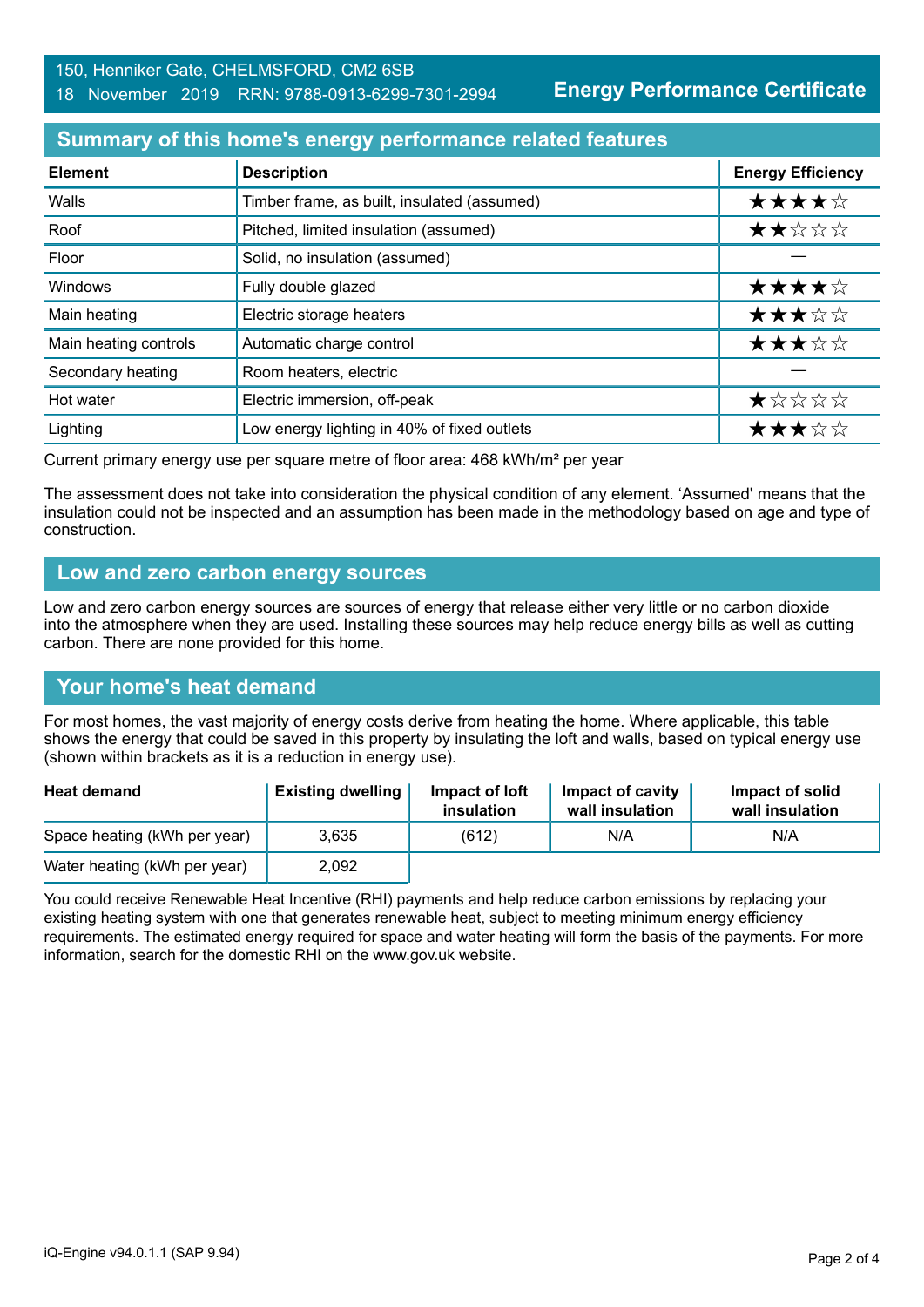#### 150, Henniker Gate, CHELMSFORD, CM2 6SB 18 November 2019 RRN: 9788-0913-6299-7301-2994

# **Recommendations**

The measures below will improve the energy performance of your dwelling. The performance ratings after improvements listed below are cumulative; that is, they assume the improvements have been installed in the order that they appear in the table. To receive advice on what measures you can take to reduce your energy bills, visit www.simpleenergyadvice.org.uk or call freephone 0800 444202. Before installing measures, you should make sure you have secured the appropriate permissions, where necessary. Such permissions might include permission from your landlord (if you are a tenant) or approval under Building Regulations for certain types of work.

| <b>Recommended measures</b>                                        | Indicative cost | <b>Typical savings</b><br>per year | <b>Rating after</b><br><b>improvement</b> |
|--------------------------------------------------------------------|-----------------|------------------------------------|-------------------------------------------|
| Floor insulation (solid floor)                                     | £4,000 - £6,000 | £48                                | <b>D63</b>                                |
| Add additional 80 mm jacket to hot water cylinder                  | £15 - £30       | £61                                | <b>D66</b>                                |
| Low energy lighting for all fixed outlets                          | £15             | £ 17                               | <b>D66</b>                                |
| High heat retention storage heaters and dual<br>immersion cylinder | £800 - £1,200   | £167                               | C76                                       |
| Solar water heating                                                | £4,000 - £6,000 | £ 52                               | C78                                       |
| Solar photovoltaic panels, 2.5 kWp                                 | £3,500 - £5,500 | £ 342                              | A94                                       |

#### **Alternative measures**

There are alternative measures below which you could also consider for your home.

- **•** Biomass boiler (Exempted Appliance if in Smoke Control Area)
- **•** Air or ground source heat pump

#### **Financial Support and the Green Deal**

Green Deal Finance allows you to pay for some of the cost of your improvements in instalments under a Green Deal Plan (note that this is a credit agreement, but with instalments being added to the electricity bill for the property). The availability of a Green Deal Plan will depend upon your financial circumstances. There is a limit to how much Green Deal Finance can be used, which is determined by how much energy the improvements are estimated to **save** for a 'typical household'.

You may also be able to obtain support towards repairs or replacements of heating systems and/or basic insulation measures under the ECO scheme, provided that you are in receipt of qualifying benefits or tax credits. To learn more about this scheme and the rules about eligibility, visit www.simpleenergyadvice.org.uk or call freephone **0800 444202** for England and Wales.